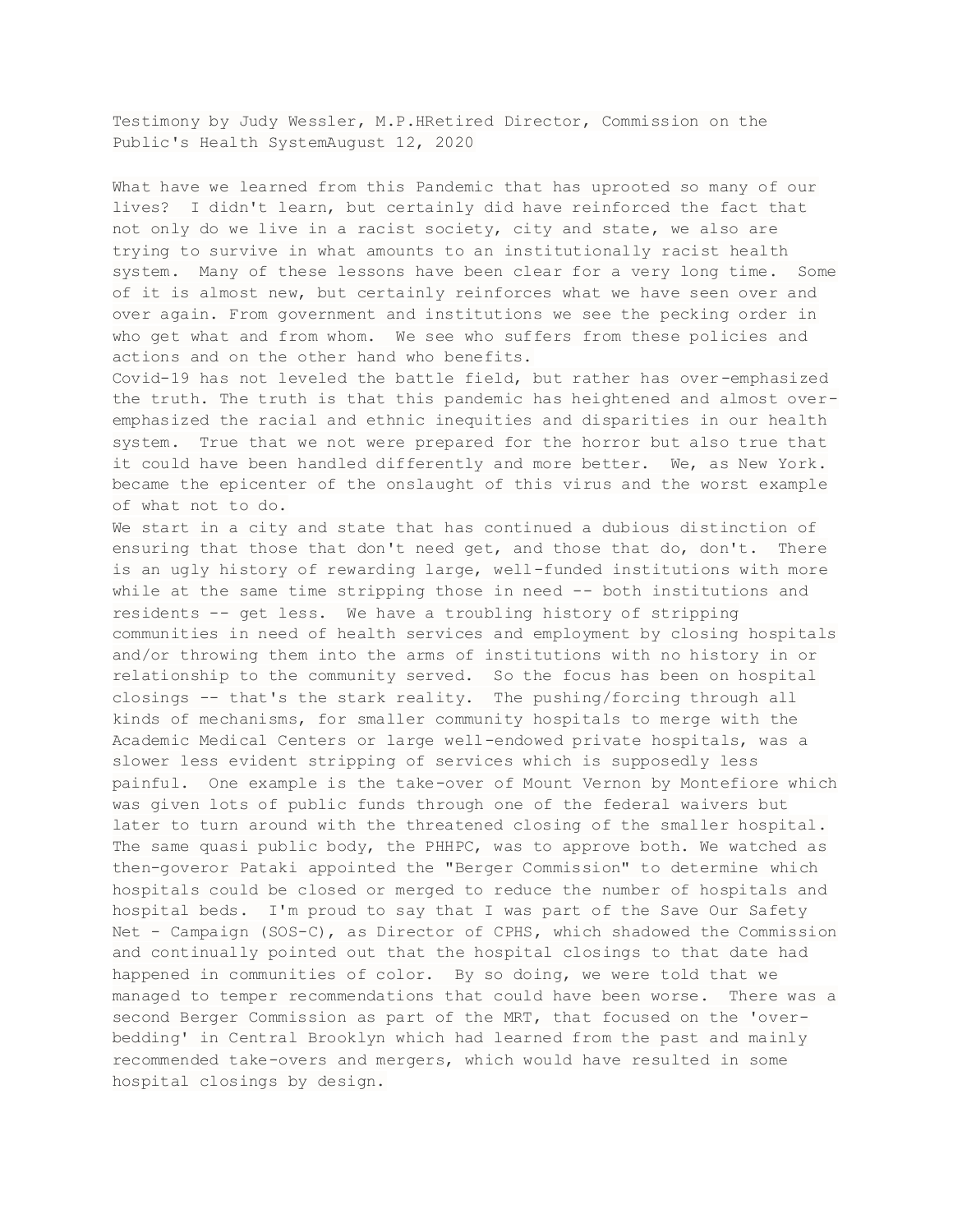The newly-elected governor Cuomo, appointed a Medicaid Redesign Team (MRT) to make recommendations on cutting the state's Medicaid budget by hundreds of millions of dollars. For the one public hearing in New York City. SOS-C and unions organized a massive turn-out raising concerns about the potential impact on communities of color and the safety net providers in their community. [http://www.cphsnyc.org/cphs/What\\_We\\_Do/safety-net/](http://www.cphsnyc.org/cphs/What_We_Do/safety-net/) As a result, although not planned, a special committee was appointed to look at disparities. The majority of the members for this committee were proposed by community organizations, rather than the typically chosen by the governor and his staff. Many of the recommendations were adopted. However, the CPHS proposal was adopted by this committee for needed changes in the state's distribution of important charity care funds. But it was overlooked in favor of another committee's recommendation, primarily composed of large providers, which left the issue of distribution of these funds up in the air. The action subsequently taken was to slowly change the distribution of these funds over a period of years, thus continuing a potentially illegal continuation of money going to institutions that hardly treated the uninsured and continuing to rob the budgets of the true safety net hospitals. Hurt by this cynical action was the struggling hospitals in immigrant and communities of color. There are more examples over the years but they tell the same story -official and systemic racism and actions that hurt those in need. The perhaps one good thing coming out of this pandemic is the medias' willingness and actions to document the most unfortunate impact of this pandemic. People and communities of color, as well as the institutions staff, suffered the consequences of this pandemic. Two examples[:https://www.politico.com/states/new](https://www.politico.com/states/new-york/albany/story/2020/05/16/new-yorks-safety-net-hospitals-were-the-front-lines-of-the-coronavirus-now-theyre-facing-ruin)[york/albany/story/2020/05/16/new-yorks-safety-net-hospitals-were-the](https://www.politico.com/states/new-york/albany/story/2020/05/16/new-yorks-safety-net-hospitals-were-the-front-lines-of-the-coronavirus-now-theyre-facing-ruin)[front-lines-of-the-coronavirus-now-theyre-facing-ruin](https://www.politico.com/states/new-york/albany/story/2020/05/16/new-yorks-safety-net-hospitals-were-the-front-lines-of-the-coronavirus-now-theyre-facing-ruin) 284316h [https://www.modernhealthcare.com/providers/healthcare-workers-color](https://www.modernhealthcare.com/providers/healthcare-workers-color-nearly-twice-likely-whites-get-covid-19The)[nearly-twice-likely-whites-get-covid-19The](https://www.modernhealthcare.com/providers/healthcare-workers-color-nearly-twice-likely-whites-get-covid-19The) state's actions during the pandemic were very troubling. If you had to rely on public testing, you had to wait until you were already very sick, got hospitalized and leading to more deaths than might have happened. Those that could had private testing often with no wait. The needed resources were not evenly distributed. The Governor asked for federal resources to meet the needs and then placed them in midtown Manhattan when the greatest need for services was found in parts of Queens, the Bronx and Brooklyn. Resources for those boroughs came much later. Mt. Sinai was allowed to have a religious conservative group set up tents in Central Park to provide services. No one quite understands how that happened. The leader of an Academic Medical Center, growing by take-overs and mergers, was chosen by the Governor as his major advisor and was also asked to prepare a study on the racial disparities in the health system.

We were told that under the coordination by the AMC leader, the hospitals were acting as a system to care for patients, doing transfers without thought to ownership Public information documenting this pattern has not